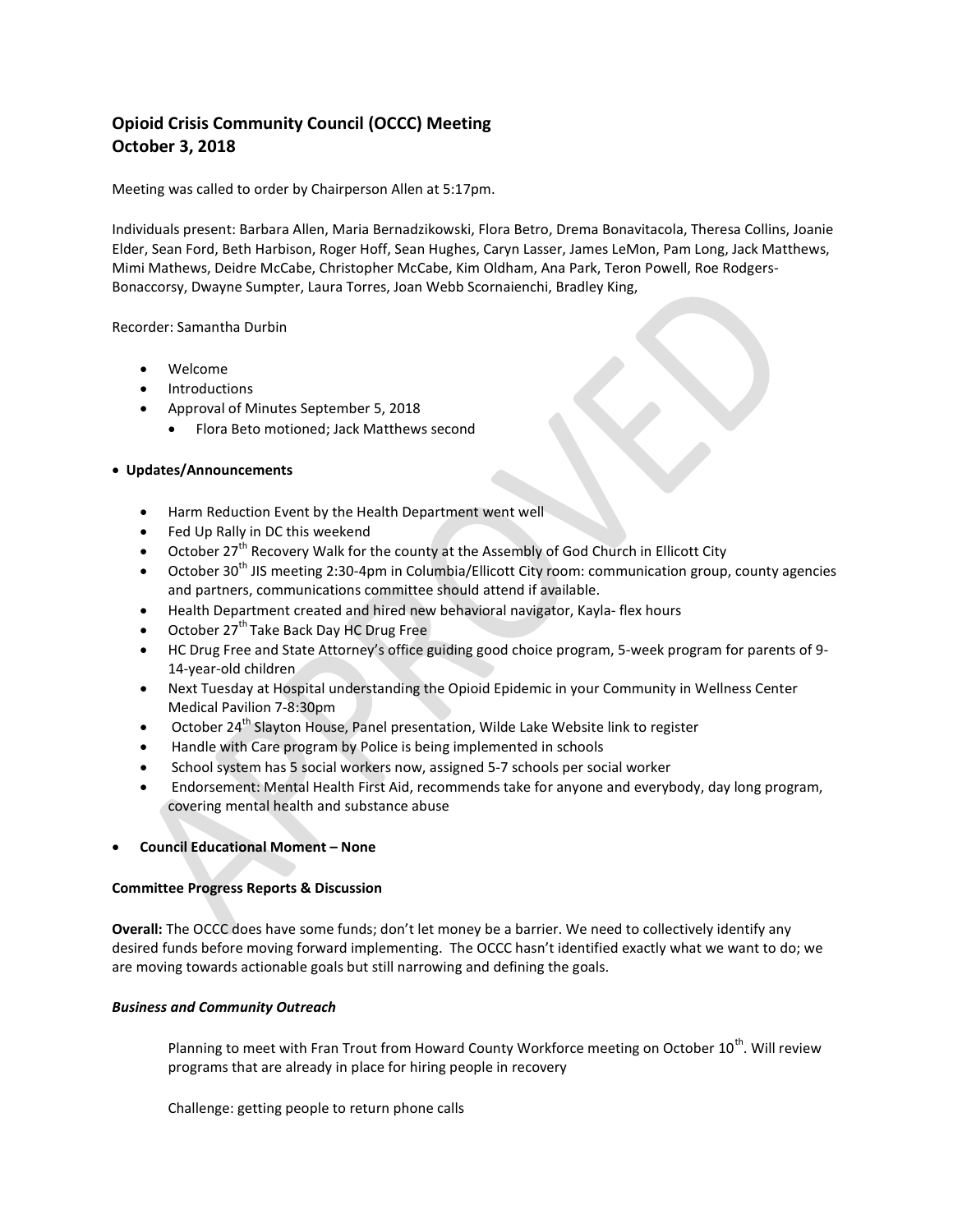Tomorrow going to chamber meeting

If anyone has contacts, companies, talk to them to get more information, willing to have non-Howard county- fact finding

Resource FB page: Baltimore Recovery Network for jobs for those in recovery.

Need more employers and contacts; both companies who have a program and those interested

Jiffy Lube hires people in recovery- need contact information

## Communication Committee

Need to focus on Howard County website ( Help Hope Howard), updating information and sharing

Want to simplify messaging and how targeted it will be

How can we reach young kids and partner with schools?

How to get messages out, traditional vs social media?

How do we communication with younger generations?

What do we want to end up doing as a result of this effort? Need guidance.

How do we message differently for people who care and are invested versus people who are not?

Add information to school system's website(s.

Potentially use Columbia Teen Center, HC Drug Free Teen Advisory Council and/or HCPD youth council program to learn more about how to communicate with this generation, reach out with Will Harris

## Enforcement and Adjudication

Recognition dinner: potentially over 1000 people; need to figure out details. Tim Weber will speak to council in November sharing what Carrol County did and how it worked

Put together a panel between providers and law enforcement

Drug Court could have people (Rev. Mathews' church as an option) support the food they have at graduation and attend graduation to show support.

Drug court is easier/more manageable way to show support, usually 10-20 graduates at a time, rather than hundreds to feed. Next graduation - usually twice a year, November or December/before Thanksgiving, send out dates to group.

#### Prevention

Continue to engage with school system